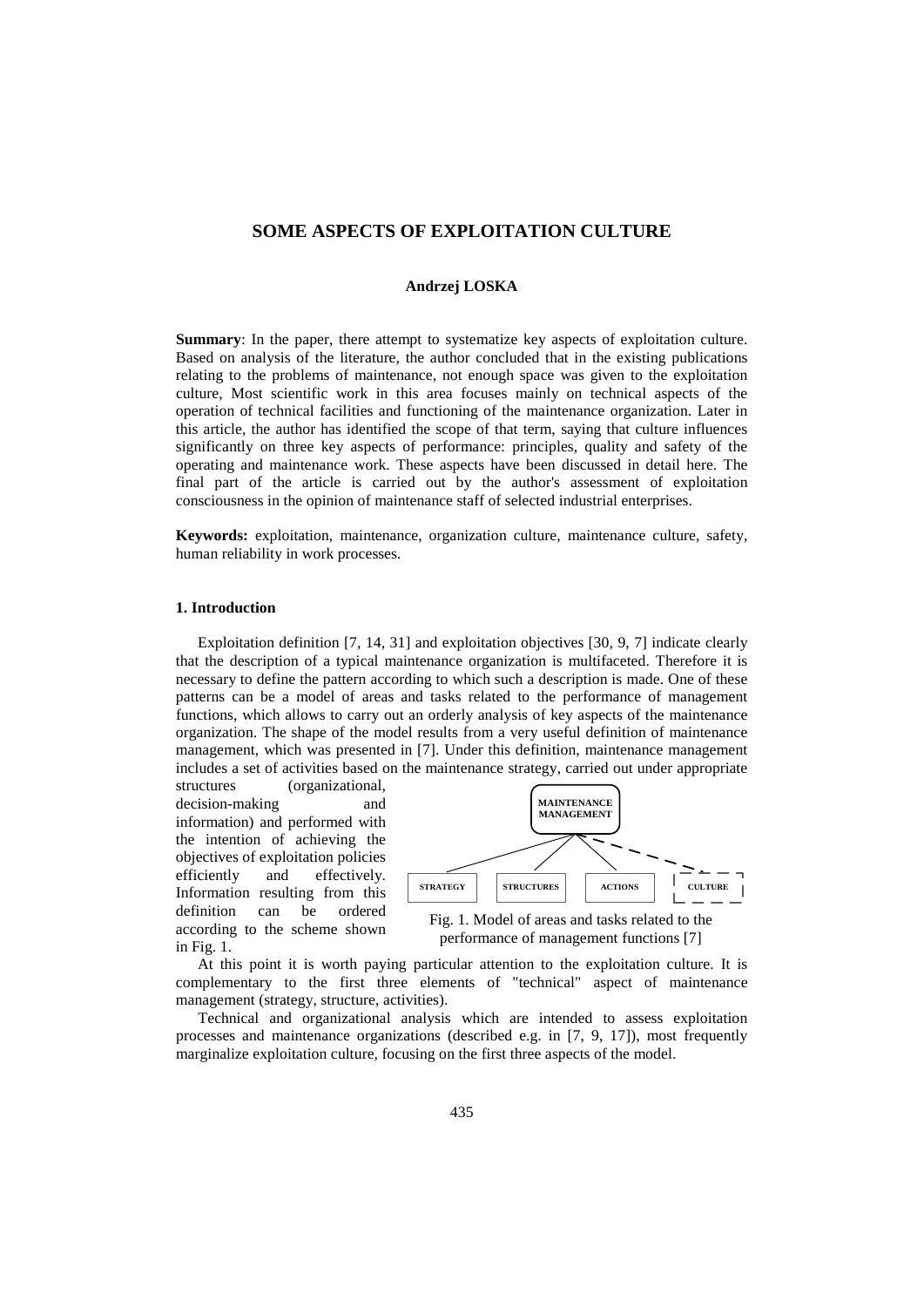The reason for the marginalization of that culture is its non-technical and multi-faceted nature, which sources should be sought in various related domains. There can however say, that culture is an important part of maintenance management. In the given here technical and organizational nature of the maintenance works, it performs the role of humanizing and affects such features as:

- quality of the servicing and repair maintenance work,
- effectiveness of activities of users and maintenance staff,
- − technical safety with regard to workers, machinery and equipment.

Therefore, the author attempts to systematize the key aspects of culture which significantly affect exploitation processes and maintenance organization.

The article is part of research within the project founded by National Science Center in Poland within project nr 5636/B/T02/2011/40 under the title "The use of scenario methods in exploitation processes modelling".

#### **2. Characteristics of the industrial culture**

The culture of industrial organization is the subject of research in various fields, including: anthropology, sociology or psychology. large number of publications is dedicated to this issue, resulting ambiguity of the term (a valuable overview is contained e.g. in [\[2,](#page-10-2) [12,](#page-10-3) [13,](#page-11-4) [24\]](#page-11-5)).

According to [\[2\]](#page-10-2), organizational culture is a set of values, that help its members understand what the organization stands for, how it works, what considers to be important. In this context, culture is an abstract, that clearly difficult to measure or observe. According to [\[12\]](#page-10-3) activities of the organization identified by its culture result from standards of behaviour, expressing certain ideologies, myths, rituals and beliefs. In sociology and psychology, culture includes the norms and values defining the specific behaviour of the participants of the organization which differ from that organization and other [\[24\]](#page-11-5). The publications in the field of organization and management [\[8,](#page-10-4) [13\]](#page-11-4), it proposed valuation of culture in terms of different criteria, including accepted cultural patterns, that affect the proper functioning of organization or level at which the hierarchy of formal objectives is reflected in the awareness and action of employees.

One of the most popular ways of illustrating the components of the organization culture is the Schein model [\[23\]](#page-11-6). According to this model, culture is a hierarchical system consisting of levels distinguished based on their consciousness and visibility [\(Fig. 2\)](#page-1-0).



Fig. 2. Schein model of organizational culture [\[23,](#page-11-6) [13\]](#page-11-4)

<span id="page-1-0"></span>This model looks like an iceberg, consisting of three levels:

visible artifacts, including language artifacts (language, myths, legends), behavioral artifacts (ceremonies, customs) and physical artifacts (technology, material objects),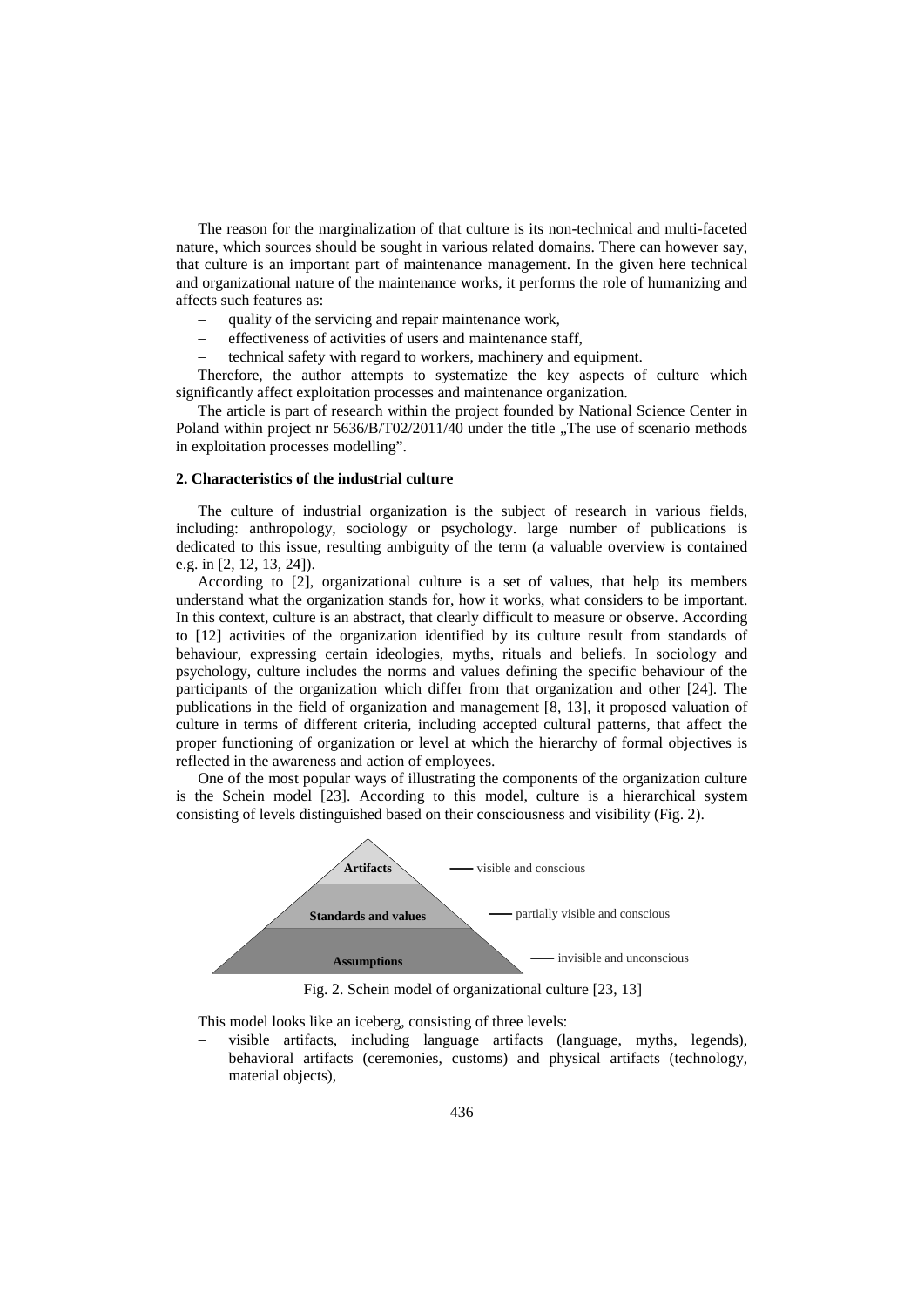- partially recognized standards and values, in the form of declared and that observed,
- unconscious basic culture assumption, which are the foundation resulting from such features as: human and environment nature, relationships, nature of the organization, relations with the environment.

Another approach to the issue discussed here is the model presented in [\[28\]](#page-11-7), according to which the culture of industrial organization consists of four components [\(Fig. 3\)](#page-2-0):

- values, that represent assumptions and beliefs of industrial workers as a set of guidelines of the objectives and strategic decisions,
- − role models, which represent a collection of people who carry out specific tasks in the company in a dignified manner and worthy of imitation,
- rites and rituals, which are fundamental processes of work carried out every day in the company, where rituals are ways of dealing with problems and tasks, rituals are the rules that reinforce specific behaviors and rituals,



<span id="page-2-0"></span>Fig. 3. Thomas model of organizational culture [\[28\]](#page-11-7)

− cultural infrastructure, which is an casual set of processes, carried out in the background in the form of information exchange, gossip transfer, influence determining, etc.

Culture is usually dependent on a number of internal conditions of industrial organization, as well as external factors. The most important features influencing the culture of industrial organization are summarized in [Tab. 1.](#page-2-1)

<span id="page-2-1"></span>Tab. 1: Internal and external factors of organizational culture (own elaboration based on [\[13\]](#page-11-4))

| <b>Internal factors</b>                 | <b>External factors</b>              |
|-----------------------------------------|--------------------------------------|
| <b>Features of organization:</b>        | <b>Type of organization:</b>         |
| history                                 | market situation                     |
| size                                    | products and technology              |
| leadership                              | trade                                |
| administration system<br>$\bullet$      |                                      |
| structure                               |                                      |
| <b>Characteristics of participants:</b> | <b>Type of environment:</b>          |
| attitudes                               | national culture                     |
| education                               | value system society                 |
| sex                                     | community value system of the region |
| age                                     | local system of values               |
| profesional experience                  |                                      |
| life experience                         |                                      |
| emotional ties                          |                                      |

Internal factors form two groups of features: features of the organization and characteristics of participants in this organization. External factors, such as type of organization and environment, are the characteristics of the organization in relation to a closer or further environmental.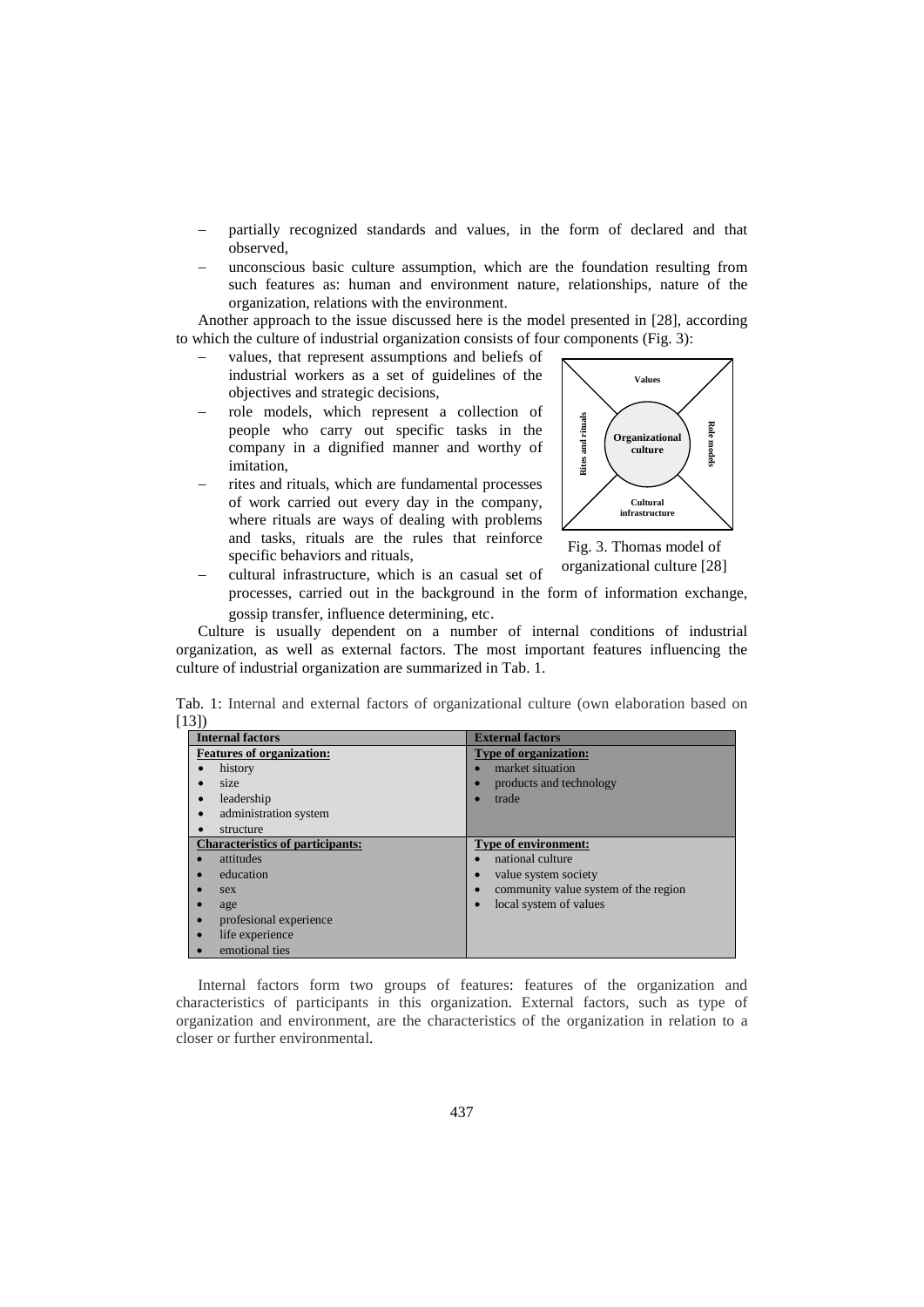#### **3. Culture in the maintenance organization**

With regard to the maintenance organization, it seems appropriate approach presented in [\[24\]](#page-11-5), by which culture can be considered as one of the subsystems of the maintenance organizations [\(Fig. 1\)](#page-0-0). This allows you to explore the relationship between patterns of behavior of employees, and other subsystems, components and characteristics of organizations which, in relation to the maintenance organization include: maintenance policy, organizational, decision-making and information links, management methods and technologies.

The most important aspects that describe the culture of maintenance organizations can be distinguished within the model of key requirements, which was proposed in [\[19\]](#page-11-8). The model is presented on [Fig. 4.](#page-3-0)



Fig. 4. The maintenance core task model [\[19\]](#page-11-8)

<span id="page-3-0"></span>The model presents a set of maintenance tasks in terms of the relationship between the three classes of dependents to each core demands:

- a. critical demands, (placed in particular corners of the triangle) balancing between anticipating and reacting is that of flexibility,
- a. instrumental demands (placed in each side of the triangle) corresponding to the links between flexibility, methodicalness and learning,
- b. demands for the working practices (placed outside the triangle) representing links between critical and instrumental demands.

Each of the above groups of requirements can form the basis for identifying the features that affect the value of maintenance culture in enterprise (for example, high or low). However, the objective should be to maintaining a stable balance between the requirements of a particular type, rather than strengthening or weakening of the individual single components.

For example, the balance between the prediction of future behaviour of people in relation to individual technical objects a response to an event occurring (usually unintended), allows for the formulation of objectives and criteria included in the exploitation policy. In response to the newly developed and implemented procedures for activities that result from the accepted or modified objectives and maintenance criteria, there is a need to analyze the effects of these activities and ways of their implementation, thereby forming a valuable exploitation information. In the process of learning, for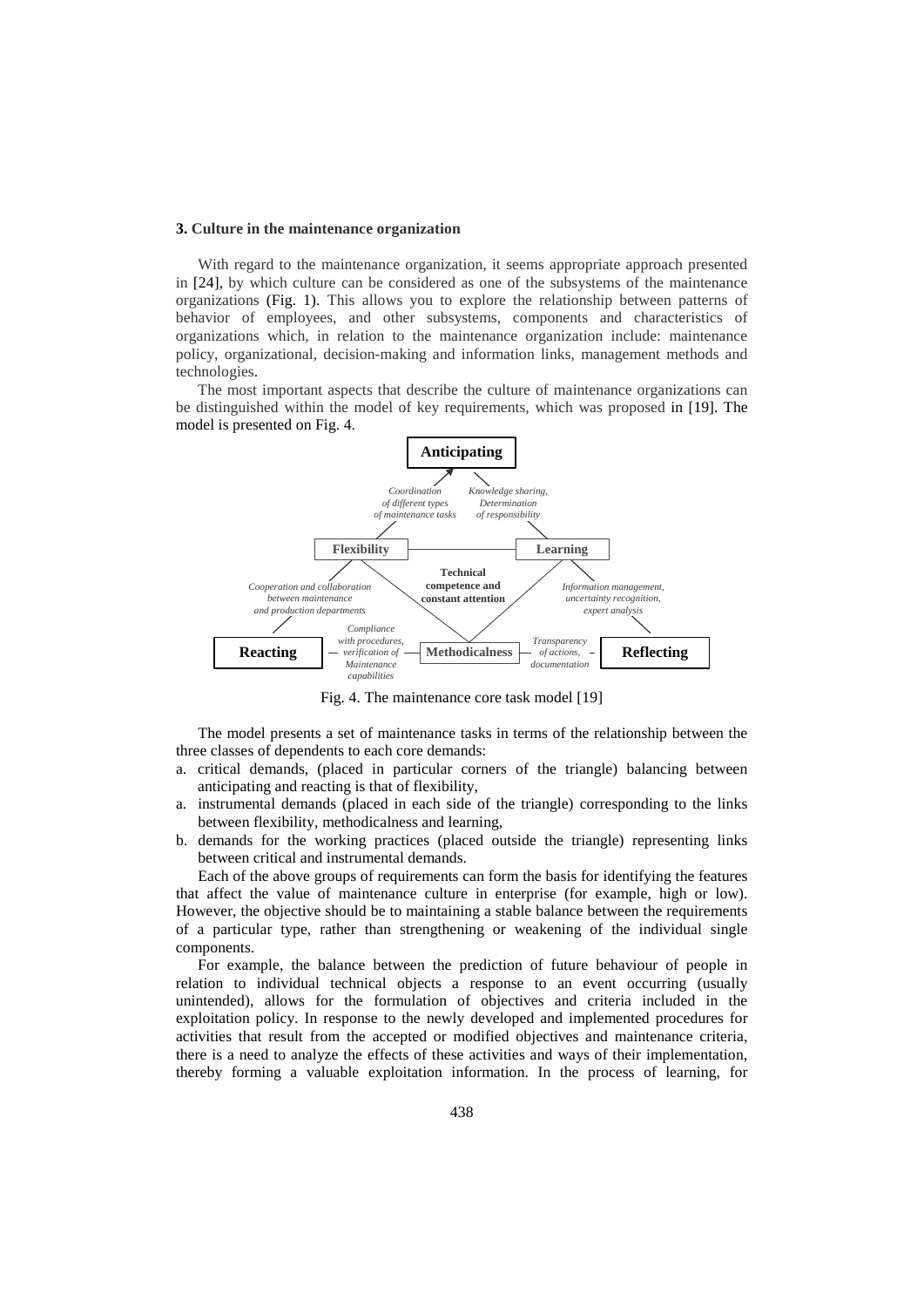example, by comparing the information with previous experiences and by sharing it with others, the information is converted into knowledge that is essential for companies exploitation condition. This allows you to predict future behaviour of employees in relation to technical objects.

A set of instrumental requirements is the most expressive collection, from the perspective of identifying features of the exploitation culture. Three instrumental requirements shown in [Fig. 4](#page-3-0) (flexibility, methodicalness, learning) are expressed in organizational culture in different ways. The differences result from particular perceptions of learning about objects and maintenance processes, flexibility needs sources and causes of methodicalness.

In practical terms, the problem exploitation culture is more a subject to the improvement operations, rather than the identification and evaluation. Valuable approach is represented by S. Thomas [\[29\]](#page-11-9), including eight key elements that are the subject of monitoring and possible changes in their efforts to optimize the exploitation culture, in particular: leadership, work process, structure, education, technology, communication, interdependence, awards. However, these elements are a valuable basis for optimizing the exploitation culture, when they are associated with elements of industrial organization culture [\(Fig. 2\)](#page-1-0), resulting matrix can be presented in [Fig. 5.](#page-4-0)

The values placed inside the matrix represent the importance of particular relationships, and so: the value of 1 means high interaction, a value of 0 means low or no interaction. The model has in any case, a dedicated nature, meaning differences in the system of matrix values for particular maintenance organization. Every relationship defined here has its own interpretation, taking into account individual characteristics of each maintenance organization, where you can define a standard schema of interpretation of each relation, which is the basis of individual practical conclusions. For example:

| The values placed inside the<br>rix represent the importance of<br>ticular relationships, and so: the<br>ue of 1 means high interaction, a<br>ue of 0 means low or<br>n <sub>O</sub><br>raction. The model has in any                                                                                                                                                                                                                                                                                                                                                                                                                                                                                                                                                                                                                                                                                                       | Leadership | <b>Nork Process</b> | Structure    | <b>Group learning</b> | Technology   | Communication | Interrelationships | Rewards  |  |
|-----------------------------------------------------------------------------------------------------------------------------------------------------------------------------------------------------------------------------------------------------------------------------------------------------------------------------------------------------------------------------------------------------------------------------------------------------------------------------------------------------------------------------------------------------------------------------------------------------------------------------------------------------------------------------------------------------------------------------------------------------------------------------------------------------------------------------------------------------------------------------------------------------------------------------|------------|---------------------|--------------|-----------------------|--------------|---------------|--------------------|----------|--|
| e, a dedicated nature, meaning<br><b>Values</b><br>erences in the system of matrix                                                                                                                                                                                                                                                                                                                                                                                                                                                                                                                                                                                                                                                                                                                                                                                                                                          | 1          | $\mathbf{1}$        | $\mathbf{1}$ | $\mathbf{1}$          | 1            | 1             | $\mathbf{1}$       | 1        |  |
| ues for particular maintenance<br><b>Role models</b><br>anization. Every<br>relationship                                                                                                                                                                                                                                                                                                                                                                                                                                                                                                                                                                                                                                                                                                                                                                                                                                    | 1          | $\mathbf{1}$        | $\bf{0}$     | 1                     | $\mathbf{1}$ | 1             | 1                  | 1        |  |
| here<br><b>Rites and rituals</b><br>ned<br>has<br>its<br>own                                                                                                                                                                                                                                                                                                                                                                                                                                                                                                                                                                                                                                                                                                                                                                                                                                                                | 1          | $\mathbf{1}$        | $\mathbf{1}$ | $\bf{0}$              | $\mathbf{1}$ | 1             | $\bf{0}$           | $\bf{0}$ |  |
| rpretation, taking into account<br>Cultural<br>infrastructure<br>vidual characteristics of each                                                                                                                                                                                                                                                                                                                                                                                                                                                                                                                                                                                                                                                                                                                                                                                                                             | $\bf{0}$   | $\bf{0}$            | $\bf{0}$     | $\mathbf{0}$          | $\mathbf{0}$ | $\mathbf{1}$  | $\mathbf{1}$       | $\bf{0}$ |  |
| organization,<br>ntenance<br>where<br>Fig. 5. The matrix of relationships of elements of<br>can define a standard schema of<br>industrial organizational culture and optimization<br>rpretation of each relation, which<br>components of organizational culture<br>he basis of individual practical<br>(own elaboration based on the [29])<br>clusions. For example:<br>Relationship Values - Communication, may specify the way and scope of influence of<br>method of interpersonal communication (e.g. in the supervisor - subordinate) on the<br>value system of employees. If, for example, in the company it seeks to change from<br>reactive to proactive way of maintenance work organizing, then message from<br>managers who denies the usefulness of the changes and actions taken, resulting from a<br>mistaken sense of experience and comfort, can significantly impede the process of<br>change carried out. |            |                     |              |                       |              |               |                    |          |  |
| Relation Cultural infrastructure - Structure, may indicate an influence on the structure of<br>corporate culture (organizational, decision-making, information flow). Assuming, that<br>we aim to optimize the activities to improve the exploitation effectiveness based on the<br>agreed strategy, conclusions, which are interpretations of this relationship can help this                                                                                                                                                                                                                                                                                                                                                                                                                                                                                                                                              |            |                     |              |                       |              |               |                    |          |  |

- <span id="page-4-0"></span>1. Relationship Values - Communication, may specify the way and scope of influence of method of interpersonal communication (e.g. in the supervisor - subordinate) on the value system of employees. If, for example, in the company it seeks to change from reactive to proactive way of maintenance work organizing, then message from managers who denies the usefulness of the changes and actions taken, resulting from a mistaken sense of experience and comfort, can significantly impede the process of change carried out.
- 2. Relation Cultural infrastructure Structure, may indicate an influence on the structure of corporate culture (organizational, decision-making, information flow). Assuming, that we aim to optimize the activities to improve the exploitation effectiveness based on the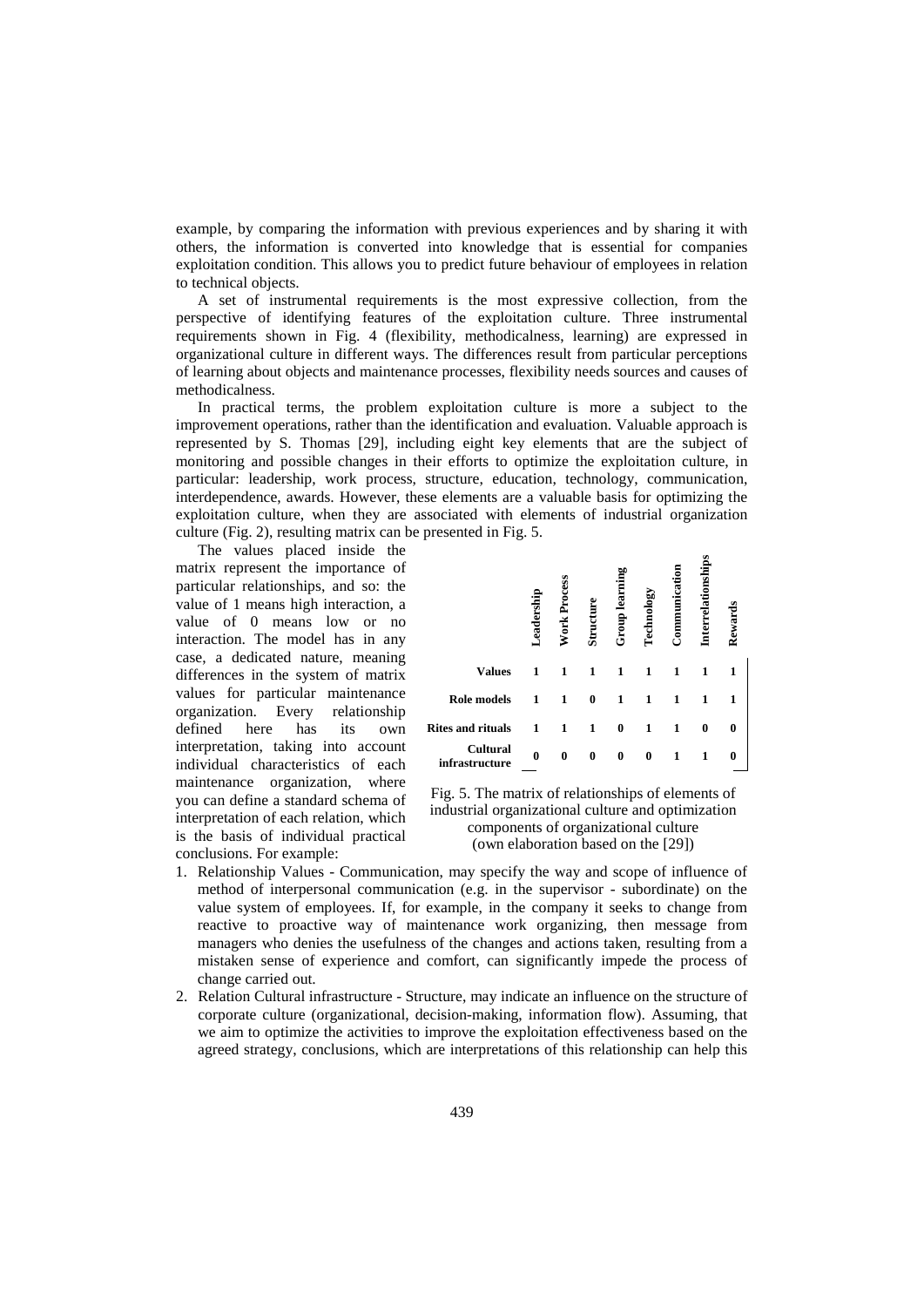process by identifying positive and negative interpersonal dependencies resulting from e.g. formally taken business dependency and cooperation between organizational units.

Constructed in such a way other relationships referenced to features of maintenance organization in a particular industrial enterprise, allow you to define exploitation culture and take account of this key aspect in the improvement activities.

#### **4. Some aspects of the technical safety culture**

One key area that is directly related to the maintenance culture is safety in the environment of the servicing and repair tasks. It focuses the requirements due from the construction and operation of technical facilities, specifics of the maintenance tasks as well as psycho-physical capabilities of the technical workers. Relationships between these factors can be analyzed in terms of human behaviour during the performance of certain exploitation work (functional and repair), calling it a safety culture.

It is assumed, that man, as part of anthropotechnic system, cannot perform the provided tasks or perform them incorrectly, but he also can do things in ways that lead to degradation of the system's ability to fulfil its functions. Based on research carried out in different areas of technology, it is possible to specify the elements of the interaction between technical objects and the human in the realization of specific works [\(Tab. 2\)](#page-5-0).

<span id="page-5-0"></span>Tab. 2. The relationship between a human and a technical object in maintenance work

| The advantage of man over the technical object     | The advantage of a technical object over the man |  |  |  |
|----------------------------------------------------|--------------------------------------------------|--|--|--|
| ability to abstract and induction, generalization  | greater strength and speed (especially during    |  |  |  |
| and forming concepts and conclusions,              | accounting activities) and accuracy,             |  |  |  |
| greater ability to appropriate responses in        | ability to work without tiredness, and greater   |  |  |  |
| emergency cases,                                   | resistance to external conditions,               |  |  |  |
| greater sensitivity to stimulation (interference), | greater capacity and reliability of memory,      |  |  |  |
| especially at weak signals,                        | possibility of simultaneous (multichannel) take  |  |  |  |
| greater self-adjusting ability of the senses to    | many actions,                                    |  |  |  |
| achieve maximum receive.                           | ability to quickly registration of signals,      |  |  |  |
|                                                    | possibility of strengthen activities.            |  |  |  |

[Tab. 2](#page-5-0) shows, that human is a more flexible "element" of the anthropotechnic system, because:

− he can perform multiple functions, including new, not previously foreseen,

he is able to adapt himself and performed functions to changing conditions.

Technical object is the "element" more effective and reliable in certain narrow functions.

These conditions may be a basis for the selection and classification of methods used to evaluate human behaviour in antropotechnic terms, in the realization maintenance work as a key technical aspect of safety culture.

In this regard they are very useful methods for human reliability analysis - HRA (Human Reliability Analysis), which consist of a systematic evaluation of factors influencing the behaviour of the users (machine operators) maintenance personnel, for tasks which require a specific safety rules. Where definition of human reliability (by [\[22\]](#page-11-10)) is different than the reliability of technical system, in particular: human reliability in the work process is the ability to perform the tasks entrusted to him with minimal risk. Thus formulated object determines the scope for models and methods used in the area.

The base approach to the issues discussed here are the results of research team led by J. Rasmussen, who in the report [\[21\]](#page-11-11) who classified and ordered the incorrect behaviour in the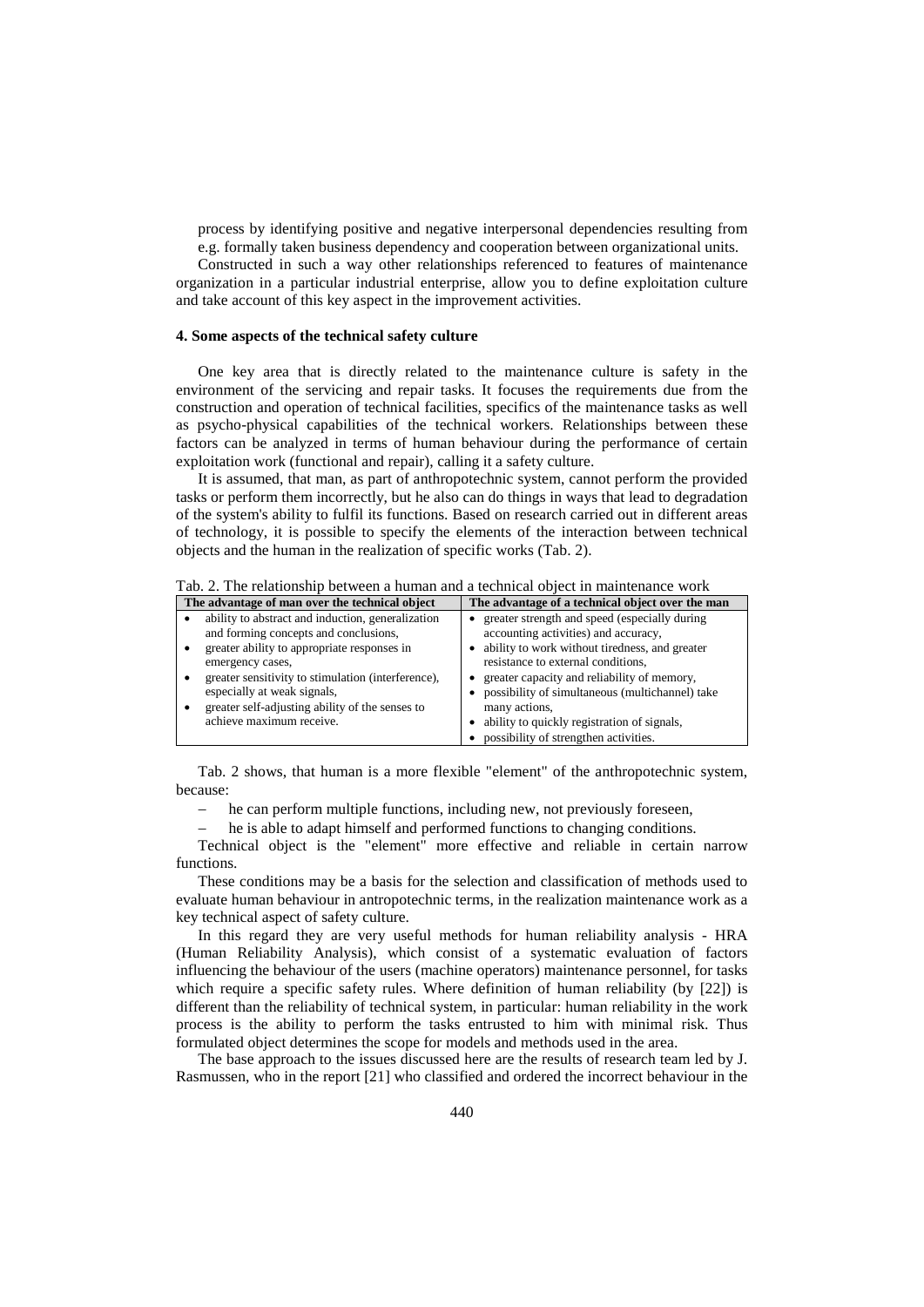work processes in relation to defined complex technical objects. This classification, which is now called the model of Rasmussen, defines three levels of error-prone of human [\[11,](#page-10-5) [20\]](#page-11-12):

- skill level (practice) that requires exercise and training,
- − level of rules requiring the understanding and use of regulations and rules,
- − level of knowledge, which requires the basis carry out specific work, especially in new and unknown situations.

The consequence of Rasmussen's model is used extensively sets of activities and procedures related to the observed human behaviour in companies and methods of analysis and evaluation of the effects of their introduction into industrial practice. An example might be human reliability assessment methods, the most important features are presented in Tab. 3.

Tab. 3. Description of selected methods for assessment of human reliability in work processes [\[11,](#page-10-5) [20,](#page-11-12) [25,](#page-11-13) [26\]](#page-11-14)

| <b>Human reliability</b>          | <b>Description of the method</b>                                                   |
|-----------------------------------|------------------------------------------------------------------------------------|
| assessment method                 |                                                                                    |
| TESEO (the italian Tecnica        | The Teseo method assumes that the probability of human error depends on            |
| Empirica<br>Stima<br>Errori       | five factors: the type of action taken $(K_1)$ , the available time to perform the |
| Operatori)                        | action $(K_2)$ , practices, and professional training $(K_3)$ , emotional state of |
|                                   | employee $(K_4)$ , ergonomic the characteristics of environment $(K_5$ Factor      |
|                                   | values are determined quantitatively based on the contents of certain tables.      |
|                                   | Probability of making a mistake by an employee:                                    |
|                                   | $Q_0 = K_1 \cdot K_2 \cdot K_3 \cdot K_4 \cdot K_5$                                |
| <b>HCR</b><br>Cognitive<br>(Human | The HCR method determines the probability of error as a function of lack of        |
| Reliability)                      | time to complete the task:                                                         |
|                                   | $P(t) = e^{\left(-\frac{t}{c_{0.5}}-C_{a,j}\right)^{2t}}$<br>(2)                   |
|                                   | where: t - time available to complete the task,                                    |
|                                   | $t_{0.5}$ - average time enough for the task,                                      |
|                                   | $C_{a,i}$ , $C_{gi}$ , $B_i$ - factors depend on the type of activities            |
| <b>HEART</b><br>Error<br>(Human   | HEART method consists in determining the likelihood of human error based           |
| Reduction<br>Assessment<br>and    | on a set of ergonomic and environmental factors, that influence negatively on      |
| Technique)                        | performance of the tasks. The procedure in this case is as follows:                |
|                                   | every factor that potentially influences the quality of human action, is           |
|                                   | determined quantitatively based on a collection of tables,                         |
|                                   | calculates the probability of human error, as the product of the factors           |
|                                   | influencing the value of consideration on a case by case analysis.                 |

## **5. Exploitation consciousness in the opinion of maintenance staff of selected industrial enterprises**

The attitude of machine operators and maintenance personnel has an has a significant impact on the level of exploitation culture in the industrial enterprise. The appropriate value system of the staff is driven by:

- permanent acquisition of knowledge in the field about objects and exploitation processes,
- − acquisition from practical experience and skills in typical situations, as well as differing from the standards,
- influence on exploitation policy-making with a simultaneous increasing conviction of the rightness of the solutions and directions of activities,
- individual personality traits, including the level of intelligence and education features, which influence on aspects of attitude, such as: manners, willingness to take on new or difficult tasks, common sense.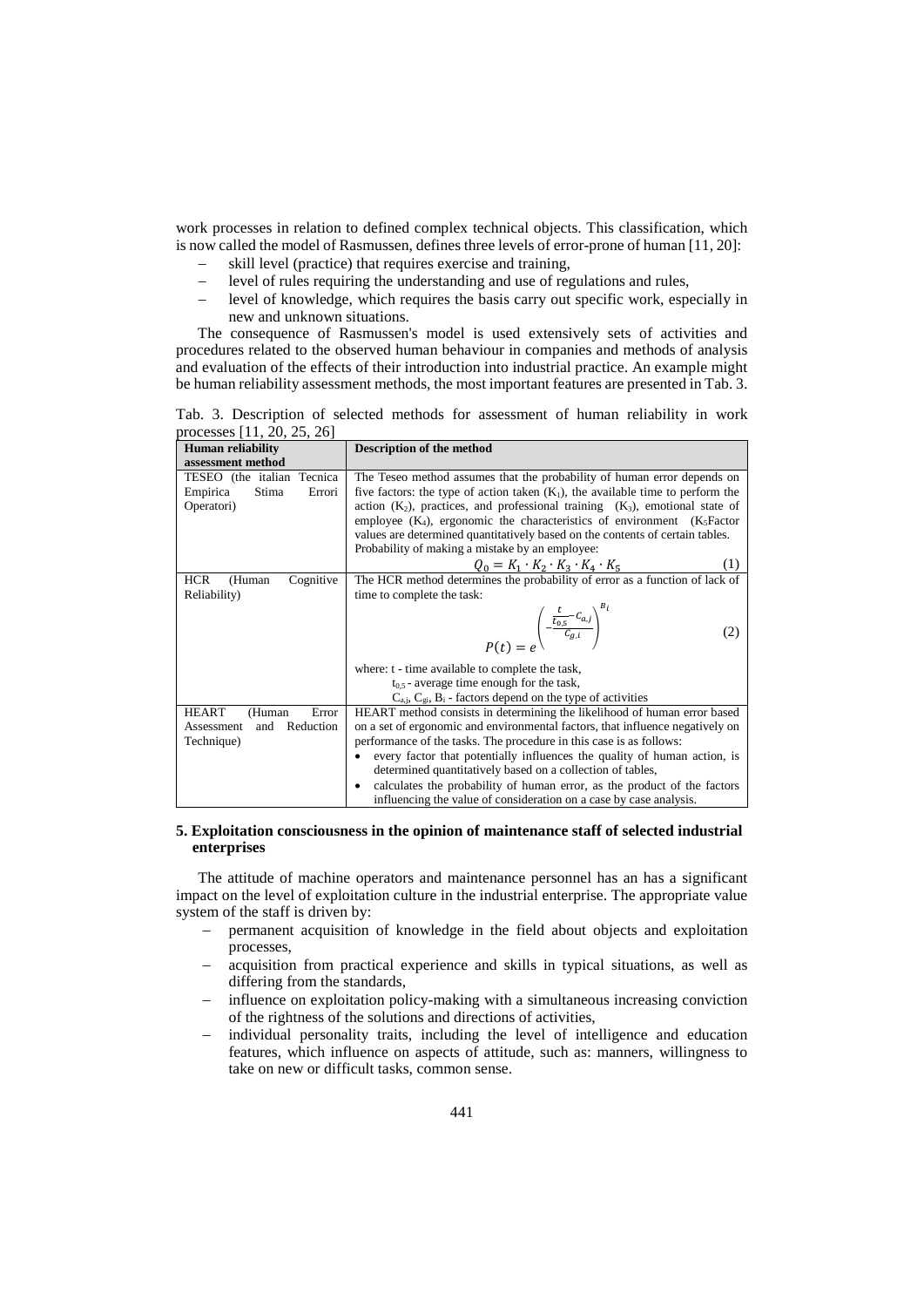These considerations are reflected in industrial practice in the approach of staff to carry out specific, often complex and custom work and implement new organizational, technical and information solutions. Undertaken new challenges are aimed at improving the overall efficiency (technical and / or economic) exploiting of facilities and operation of the maintenance organization. With appropriate commitment of staff it can affect the success of the project or the effectiveness and quality of its implementation.

For many years, regular research among employees of maintenance departments are conducted. They are designed to know their opinion on various aspects of the maintenance organization. Further in this point, there will be presented selected results and conclusions from surveys and personal observation. Surveys were carried out on target groups of representatives of several hundred of industrial enterprises of various sectors and there have been documented in form of articles and reports (e.g. [\[18,](#page-11-15) [19,](#page-11-8) [27\]](#page-11-16)). The personal observations resulted from the research projects and implementations (e.g. [\[4,](#page-10-6) [5,](#page-10-7) [6,](#page-10-8) [15,](#page-11-17) [16\]](#page-11-18) organizational, technical and IT solutions of activities of maintenance in industrial enterprises.

Among many aspects analyzed, it is particularly note the following points:

- 1. level of awareness and acceptance in relation to failures and the response to it in exploitation activities,
- 2. level of awareness and acceptance in relation to modern strategic and methodological solutions in maintenance management,
- 3. level of awareness and acceptance in relation to solutions supporting the maintenance work.

# **5.1. Level of awareness and acceptance in relation to failures and the response to it in exploitation activities**

This problem is carried out for many years the discussion of the superiority of exploitation policy, in particular:

- − reactionary approach, which assumes specific rather high level of failure, relatively technically and economically safe and is characterized by the waiting for an event; this approach is not limited to failure, but rather improves the procedures for removing their consequences (repair),
- proactive approach, which assumes a continuous struggle with unintended events in the context of their causes and ways of appearance; this approach avoids the failures, by carrying out extensive preventive work.

Taking the results of previous studies and many years of practical experience, which indicate the unquestionable advantage of a proactive approach to maintenance work, this problem can be considered on two levels:

- formal level, associated with the need to apply certain rules of maintenance tasks during the operation,
- informal level, associated with the beliefs of individual employees about their rations, which in certain situations relate to the formal level.

These considerations confirm the results of surveys of selected employees for the reaction to the failures and the importance of methods and diagnostic tools in their daily work exploiter. The results of the survey, there are two key issues:

- there is rather weak interest in total or almost total elimination of certain failures (more than half of the respondents draws attention to recurring failures that cause unplanned downtime),
- nearly 60% of respondents do not use any indicators of failure and there is no need,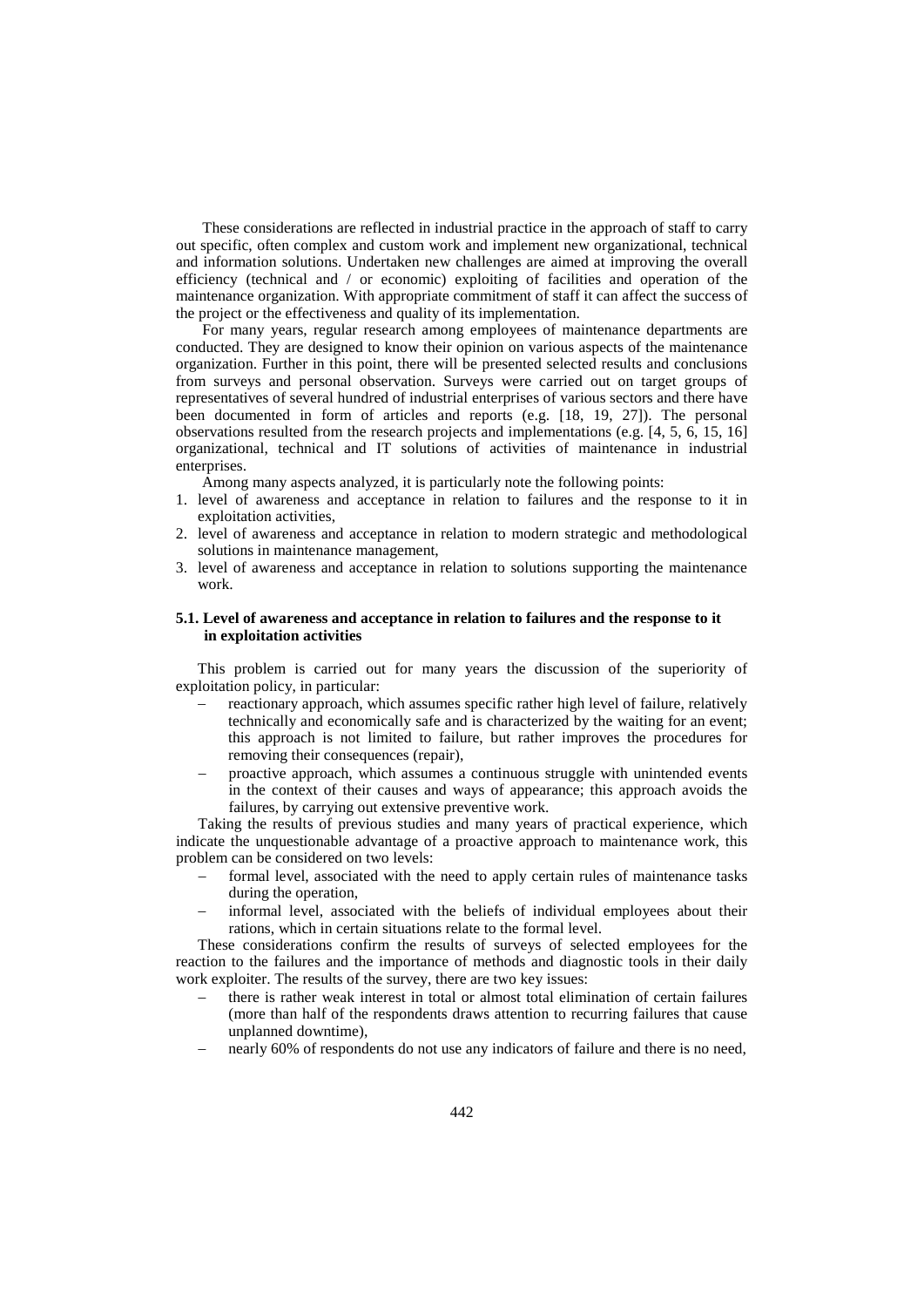among the methods used and diagnostic tools, more than 90% are the simplest visual solutions.

These conclusions of the study clearly show a strong commitment of maintenance organizations to simple diagnostic methods, which include only the identification of the current technical condition of objects, without taking into account future changes (forecasting). This is due to three reasons:

- a. firstly, the use of advanced methods of technical diagnostics requires specialized measuring equipment and tools for data collection and processing, which requires additional costs,
- b. secondly, the use of diagnostic methods require appropriate educated staff, particularly in the field of diagnostic inference; good diagnostician should have great knowledge, experience and intuition,
- c. thirdly, the currently applied maintenance management strategies (eg, TPM) assume a very broad and widespread use of simple (low-cost) diagnostic work, which largely influence on results of the survey.

Despite the widespread use of modern maintenance strategies targeted at prevention and technical and organizational assessment and elimination of failures, there are fairly common critical failures that stop the production company's principal. Particularly it is worth noticing of the scale of individual problems (downtime short - up to 2 hours, only 10% of cases), It may indicate a common practice to focus on minor aspects, which the solve and prevention requires a smaller involvement of staff and resources, while leaving the major problems that require complex approach that goes beyond the competence of the maintenance. Additionally, not the best is the distribution of answers on the use of indicators of failure. Assuming that in almost half of the surveyed companies, there not be made quantitative evaluation of the events occurring, this points to acceptance of failure as a natural, fully reasoned the property of exploitation process, and more than 25% of respondents use the reactive approach (intervention), rather than proactive.

### **5.2. Level of awareness and acceptance in relation to modern strategic and methodological solutions in maintenance management**

Interesting are the views of and hence consciousness in possibility and advisability of applying modern exploitation strategies and support techniques of maintenance management. In particular, the, 49% of the surveyed people said they do not use any modern-defined exploitation. In addition, they believe that they have no need and no plans to implement such solutions in their companies. In this context, approximately 25% of the respondents has defined their strategy as mixed, and only 20% knew how to clearly specify the name of the implemented organizational solutions (eg, TPM, PM, CBM, RTF).

The presented results are independent of the size of the company, because in all groups (up to 50, from 50 to 250, over 250 persons employed in the maintenance organization), the distribution of responses was very similar.

In addition to research results presented can be information on the performance of maintenance activities by external (e.g. in the form of outsourcing). In this regard, over 80% of respondents mentioned the way or expressed such a need (in relation to more than 50% of the amount of machines and equipment in the machine park).

The presented results show the typical problems closely related to the exploitation culture. These problems are the subject of many studies in the area of change management, including authors [\[1\]](#page-10-9) indicate three spheres which are barriers and resistance, as an effect of such results. These are: the sphere of the material (equipment, funds), the sphere of values (socio-psychological), the sphere of power (management style, rules of conduct). In this regard, quantitative solutions are formulated in determining the degree of adaptation to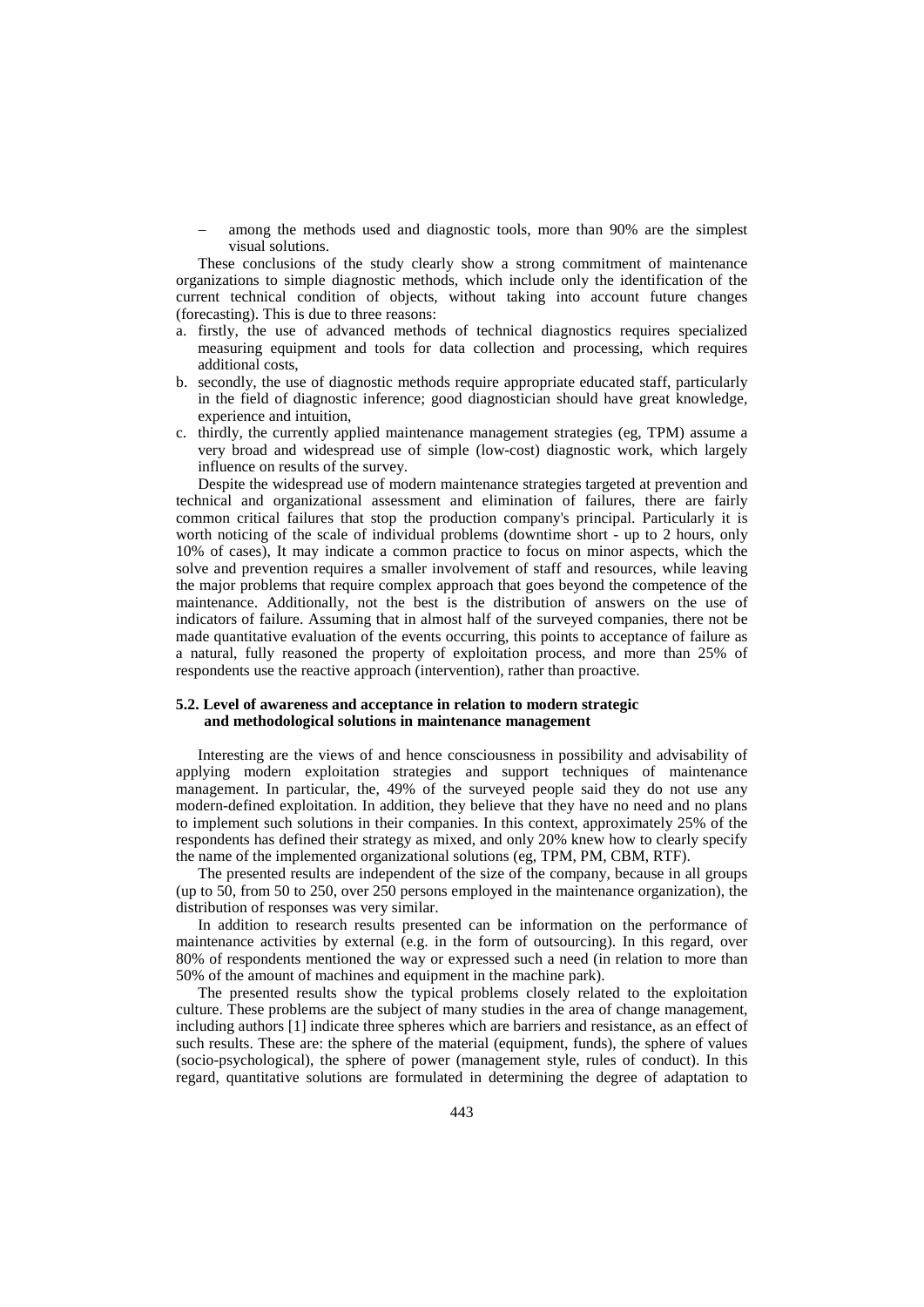changes in employee. Dependencies included, among others in [\[3,](#page-10-10) [7,](#page-10-0) [10\]](#page-10-11) present more methodological approach rather than a tool ready for use, due to the ambiguity of interpretation of individual factors.

## **5.3. Level of awareness and acceptance in relation to solutions supporting the maintenance work**

Assessment of possibilities and expectations with regard to computer techniques to can be considered in the context of:

- availability and / or need for access to modern IT tools,
- assessment of knowledge and usefulness of the most important functions of IT tools,
	- ergonomics of IT tools.

The first aspect relates to all those involved in maintenance management, in practice, the other two aspects relate to those people who have experience in the use of certain tools (e.g. CMMs/EAM systems).

Opinions of workers of industrial enterprises concerning IT solutions are rather surprising, in particular assuming a high level of technical knowledge of service staff in comparison with employees of other. Nearly 70% of the representatives of the maintenance services do not use specialized IT tools to maintenance management [\[18\]](#page-11-15). This result complemented by the distribution of responses in the area of size of companies, indicates that modern IT systems are the domain of large enterprises, in particular:

- − over 41% of large enterprises use information technology solutions in maintenance activities,
- among medium-sized enterprises 23% supports their maintenance activities,
- only 18% of small enterprises use computer systems in the above mentioned works.

This distribution of responses can be only partly justified by economic considerations, as further results show low levels of knowledge about such solutions, and consequently small interest in them. This is indicated by the conclusions of a survey among maintenance workers who on a daily basis use computer systems, in particular:

- wide variety and dispersion of responses concerning key functions / modules of the computer system [\[18\]](#page-11-15),
- more than 38% of respondents do not understand purpose and expected effects of computer systems in maintenance work [\[27\]](#page-11-16),
- − over 53% of respondents concludes that the computer system allows the maintenance planning and realization, but few of these people link it with aspects of labor costs, spare parts, services, and specialized tools control [\[27\]](#page-11-16).

Assessment of ergonomics of computer system also has a significant impact on level of awareness and acceptance in relation to solutions supporting the maintenance work. There are representative and typical studies that have been carried out in a water and sewerage enterprises [\[27\]](#page-11-16). Most of the respondents (75%) said that the user interface is not very clear and friendly, those who have expressed positively in relation to this aspect, were not to be fully. distribution of answers concerning the intuitiveness and simplicity of operation was very similar. The vast majority of employees engaged to work with support system, assessed the negatively aspects of the internal logic and convergence with current maintenance activities (both in terms of time, cost and results achieved). The same group of employees, which negatively assessed the current computer system shows rather medium interest in replacing it with another.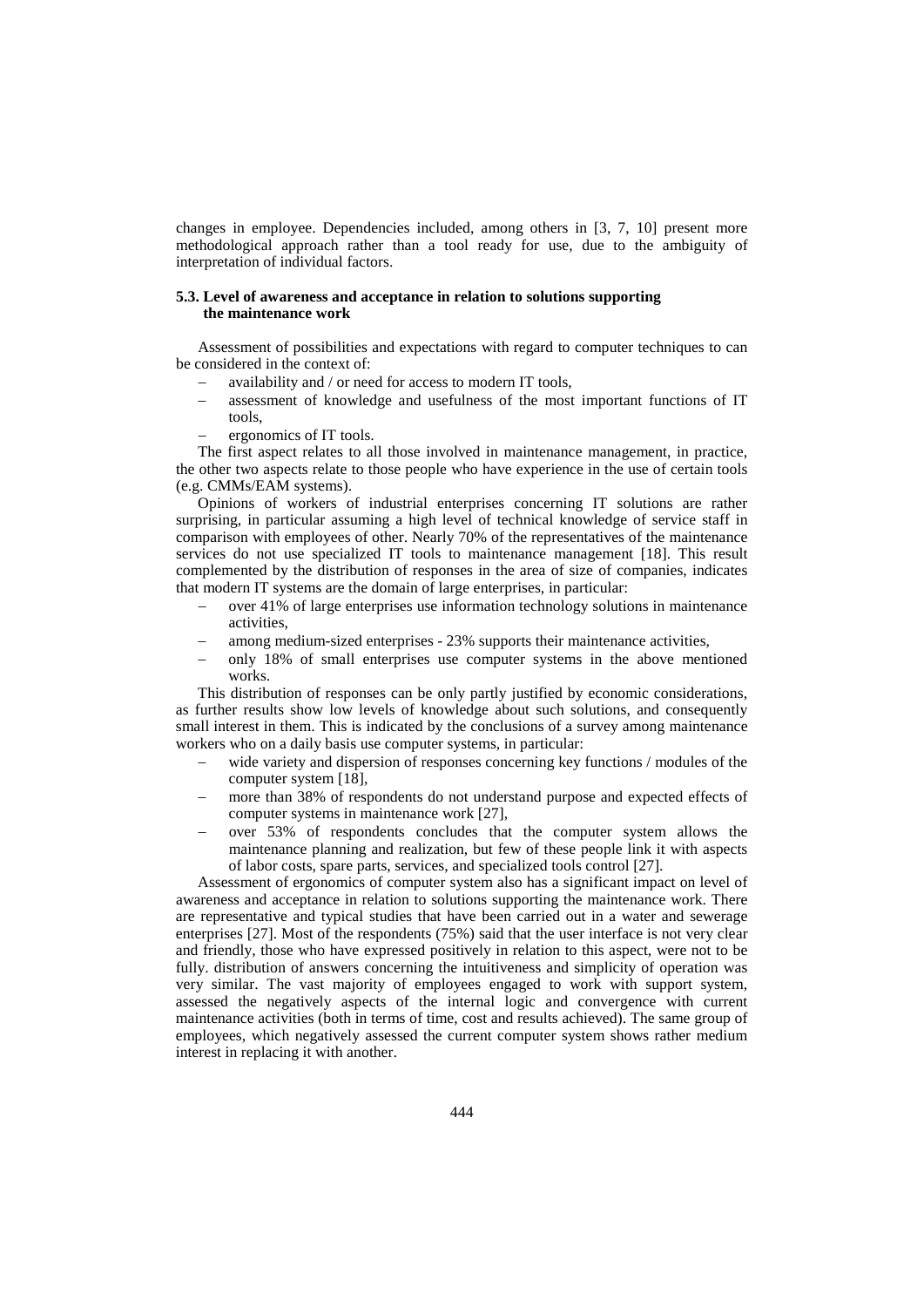These results, confirmed by practical experience the author originating in scientific research and implementation in the area of computer-aided maintenance management, point to a high resistance before any change. Employees are not interested in any changes, and usually assume its current high efficiency. The possibility of improving the quality and effectiveness by applying advanced IT solutions, is received by the technical service, as new unnecessary obligations that cause lengthening the time needed to carry out maintenance activities.

### **6. Summary**

In summary, in order to identify culture of the maintenance organizations in the enterprise, you can highlight the following key aspects:

- in terms of social engineering, maintenance activities in the enterprise are complex, this complexity causes changes in the environment, which is reflected back in the form of the development of exploitation procedures,
- − optimal concept of maintenance management should take into account key requirements, which means the absolute execution of specific tasks and invariably adhere to established principles in all situations in order to maintain appropriate interactions with the environment,
- effective system of social engineering (which include the operating system in industrial enterprise) must ensure the safety, productivity.

# **References**

- <span id="page-10-9"></span>1. Ekiert-Grabowska E., Oldroyd D. (red.): Nowoczesne tendencje w kształceniu oświatowym kadr kierowniczych w Polsce i Wielkiej Brytanii. Prace Naukowe Uniwersytetu Śląskiego, Katowice, 1998.
- <span id="page-10-2"></span>2. Griffin R.W.: Podstawy zarządzania organizacjami. PWN, Warszawa, 2008.
- <span id="page-10-10"></span>3. Judson A.S.: A Manager's Guide to Making Changes. John Wiley & Sons, London, 1996.
- <span id="page-10-6"></span>4. Kaźmierczak J., Loska A. i inni: Opracowanie koncepcji wdrożenia w Przedsiębiorstwie Wodociągów i Kanalizacji sp. z o.o. w Rybniku zintegrowanego informatycznego systemu zarządzania oraz przygotowanie wniosku do Komitetu Badań Naukowych o współfinansowanie projektu wdrożeniowego. Raport z pracy badawczej realizowanej w Politechnice Śląskiej, Zabrze-Rybnik, 2003.
- <span id="page-10-7"></span>5. Kaźmierczak J., Senczyna S., Komoniewski M., Loska A.: Badanie struktury organizacyjnej i przepływu informacji w Wydziale Remontów Elektrociepłowni Kraków S.A. Raport z pracy badawczej realizowanej w Politechnice Śląskiej, Gliwice-Kraków, 1996.
- <span id="page-10-8"></span>6. Kaźmierczak J., Senczyna S., Loska A., Paszkowski W., Wieczorek A.: Badanie struktury organizacyjnej i przepływów informacji w Zespole Elektrociepłowni Żerań. Raport z pracy badawczej realizowanej w Politechnice Śląskiej, Zabrze-Warszawa, 2000.
- <span id="page-10-0"></span>7. Kaźmierczak J.: Eksploatacja systemów technicznych. Pol. Śląska, Gliwice, 2000.
- <span id="page-10-4"></span>8. Kelly A.: Managing Maintenance Resources. Butterworth-Heinemann, Oxford, 2006.
- <span id="page-10-1"></span>9. Kelly A.: Strategic Maintenance Planning. Butterworth-Heinemann, Oxford, 2006.
- <span id="page-10-11"></span>10. Kisielnicki J., Sroka H.: Systemy informacyjne biznesu. Wydawnictwo Placet, Warszawa, 2005.
- <span id="page-10-5"></span>11. Koradecka D. (red.): Bezpieczeństwo pracy i ergonomia. Centralny Instytut Ochrony Pracy, Warszawa, 1999.
- <span id="page-10-3"></span>12. Kostera M.: Zarządzanie personelem. PWE, Warszawa, 2010.